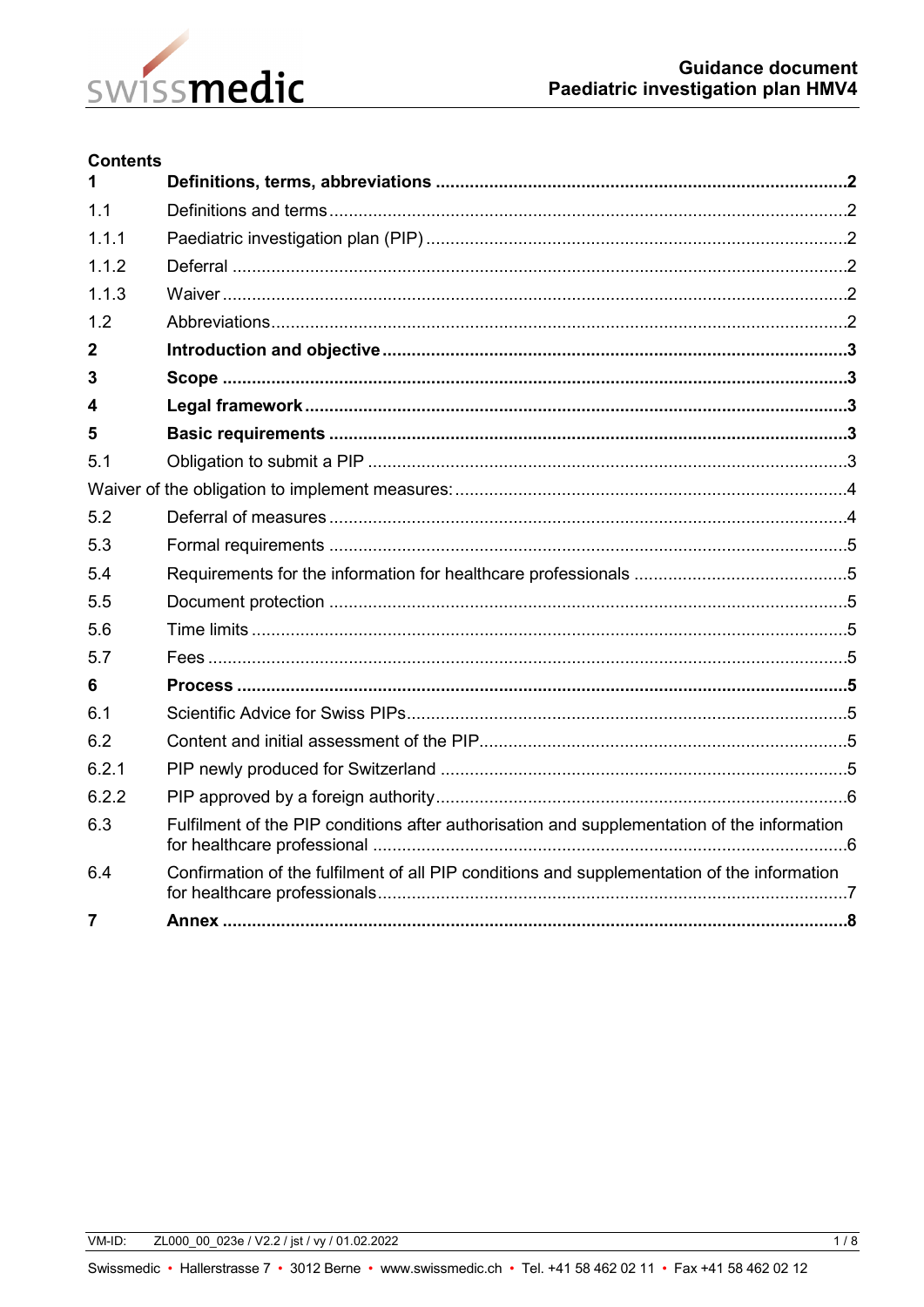

### **Change history**

| Version | Valid and<br>binding as<br>of | Description, comments (by author)                                                              | Author's<br>initials |
|---------|-------------------------------|------------------------------------------------------------------------------------------------|----------------------|
| 2.2     | 01.02.2022                    | Section 5.1: Explanation of PIP obligation (no new requirements in<br>terms of content)        | bic/dts              |
| 2.1     | 01.03.2021                    | Formal adjustments to the header and footer<br>No content adjustments to the previous version. | dei                  |
| 2.0     | 08.04.2019                    | Further details in chapters 5.4, 6.2.2 and 6.3                                                 | dts                  |
| 1.0     | 01.01.2019                    | Implementation of TPO4                                                                         | dts                  |

# <span id="page-1-0"></span>**1 Definitions, terms, abbreviations**

### <span id="page-1-1"></span>**1.1 Definitions and terms**

### <span id="page-1-2"></span>**1.1.1 Paediatric investigation plan (PIP)**

A PIP is a drug development plan that supports the authorisation of a medicinal product for children and adolescents. It ensures that the required paediatric study data are obtained only when this is appropriate and the children and adolescents are not exposed to any unnecessary risks.

#### <span id="page-1-3"></span>**1.1.2 Deferral**

Deferred studies of the quality, safety and efficacy of a medicinal product, or other measures initiated or concluded at a later date.

#### <span id="page-1-4"></span>**1.1.3 Waiver**

A waiver is the complete or partial waiving of the obligation to carry out studies of the quality, safety and efficacy of a medicinal product for use in children.

### <span id="page-1-5"></span>**1.2 Abbreviations**

| Art.            | Article                                                                                                                                                                                                                      |
|-----------------|------------------------------------------------------------------------------------------------------------------------------------------------------------------------------------------------------------------------------|
| CH-PIP          | A paediatric investigation plan newly produced for Switzerland                                                                                                                                                               |
| <b>EMA</b>      | <b>European Medicines Agency</b>                                                                                                                                                                                             |
| <b>FDA</b>      | U.S. Food and Drug Administration                                                                                                                                                                                            |
| FeeO-Swissmedic | Ordinance of 14 September on the Fees charged by the Swiss Agency for<br>Therapeutic Products (SR 812.241.5)                                                                                                                 |
| <b>HMP</b>      | <b>Human Medicinal Products</b>                                                                                                                                                                                              |
| <b>ICH</b>      | International Council for Harmonisation of Technical Requirements for<br><b>Pharmaceuticals for Human Use</b>                                                                                                                |
| IIP             | Federal Institute of Intellectual Property                                                                                                                                                                                   |
| Let.            | Letter                                                                                                                                                                                                                       |
| Para.           | Paragraph                                                                                                                                                                                                                    |
| PatA            | Federal Act of 25 June 1954 on Patents for Inventions (SR 232.14)                                                                                                                                                            |
| <b>PIP</b>      | Paediatric Investigation Plan                                                                                                                                                                                                |
| <b>SPC</b>      | Supplementary protection certificate                                                                                                                                                                                         |
| <b>TPA</b>      | Federal Act of 15 December 2000 on Medicinal Products and Medical Devices<br>(SR 812.21)                                                                                                                                     |
| <b>TPLO</b>     | Ordinance of the Swiss Agency for Therapeutic Products of 22 June 2006 on<br>the Simplified Licensing of Therapeutic Products and the Authorisation of<br>Therapeutic Products by the Notification Procedure (SR 812.212.23) |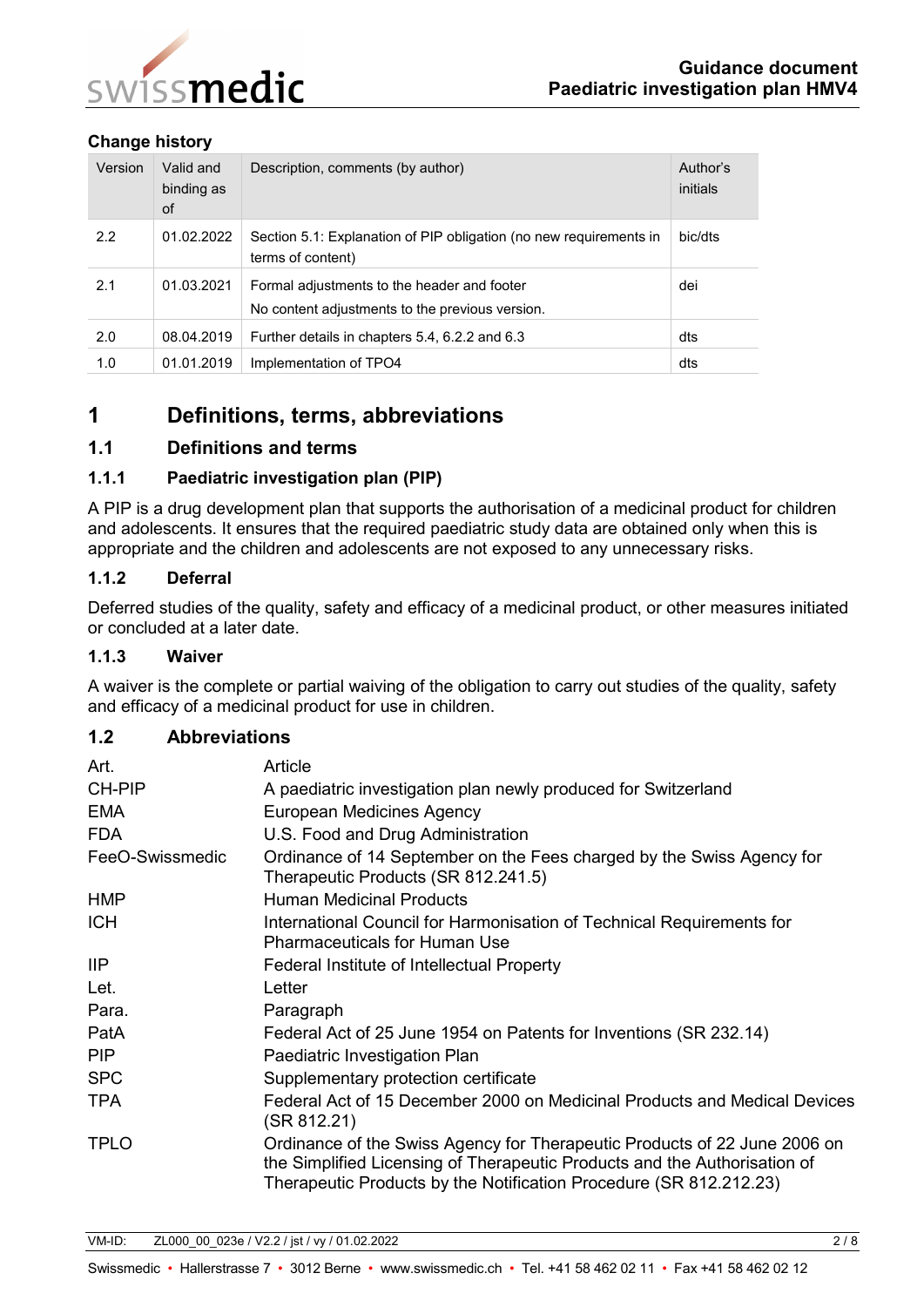

TPLRO Ordinance of the Swiss Agency for Therapeutic Products of 9 November 2001 on the Licensing Requirements for Therapeutic Products (SR 812.212.22) TPO Ordinance of 21 September 2018 on Therapeutic Products (SR 812.212.21)

# <span id="page-2-0"></span>**2 Introduction and objective**

The revision of the TPA involved the introduction, in a form adapted to Swiss circumstances, of the system employed in the EU since the entry into force of the Paediatric Regulation<sup>[1](#page-2-5)</sup> of obligations and incentives designed to encourage the pharmaceutical industry to develop paediatric medicinal products.

The obligation to develop and submit a paediatric investigation plan and to carry out studies for paediatric use is implemented by Swissmedic on the basis of the EU Regulation (see Regulation (EC) no. 1901/2006).

Applicants can either submit to Swissmedic a PIP that has already been approved by a foreign medicines agency with comparable medicinal product control or develop their own PIP (CH-PIP). PIPs that have already been approved by a foreign medicines agency with comparable medicinal product control are accepted by Swissmedic without a separate review.

This guidance document describes the Swiss requirements pertaining to the application documentation, the review of the PIP in connection with a marketing authorisation application and the complete fulfilment of the PIP after authorisation.

Swissmedic uses this guidance document first and foremost as a resource for applying the legal provisions in a uniform and equitable manner. For applicants, the document is intended to make clear the specific requirements that must be fulfilled so that corresponding applications can be processed by Swissmedic as quickly and efficiently as possible.

# <span id="page-2-1"></span>**3 Scope**

This guidance document applies to human medicinal products.

Aspects related to patent law, for example the procedure for requesting a paediatric supplementary protection certificate (SPC) or the extension of an SPC from the Federal Institute of Intellectual Property (IIP) do not fall within the remit of Swissmedic and are not covered in this guidance document.

# <span id="page-2-2"></span>**4 Legal framework**

### **TPA**

- Art. 11 para. 2 a, no. 6 Authorisation application
- **Art. 54a Paediatric investigation plan**

### **TPO**

- Art. 5 Paediatric investigation plan
- Art. 9 para. 5 Authorisation
- **Art. 84 Paediatric investigation plan**

### **TPLRO**

Art. 13 para. 2 Information for healthcare professionals

# <span id="page-2-3"></span>**5 Basic requirements**

### <span id="page-2-4"></span>**5.1 Obligation to submit a PIP**

Paediatric patients (0 - 18 years) must be considered during the development of new medicinal products. In the context of the PIP, Swissmedic must be presented with a research and development

<span id="page-2-5"></span> <sup>1</sup> Regulation (EC) no. 1901/2006 of the European Parliament and of the Council of 12 December 2006 on medicinal products for paediatric use and amending Regulation (EEC) no. 1768/92, Directives 2001/20/EC and 2001/83/EC and Regulation (EC) no. 726/2004, OJ L 378 of 27.12.2006, p. 1

VM-ID: ZL000 00 023e / V2.2 / jst / vy / 01.02.2022 3 / 8 3 / 8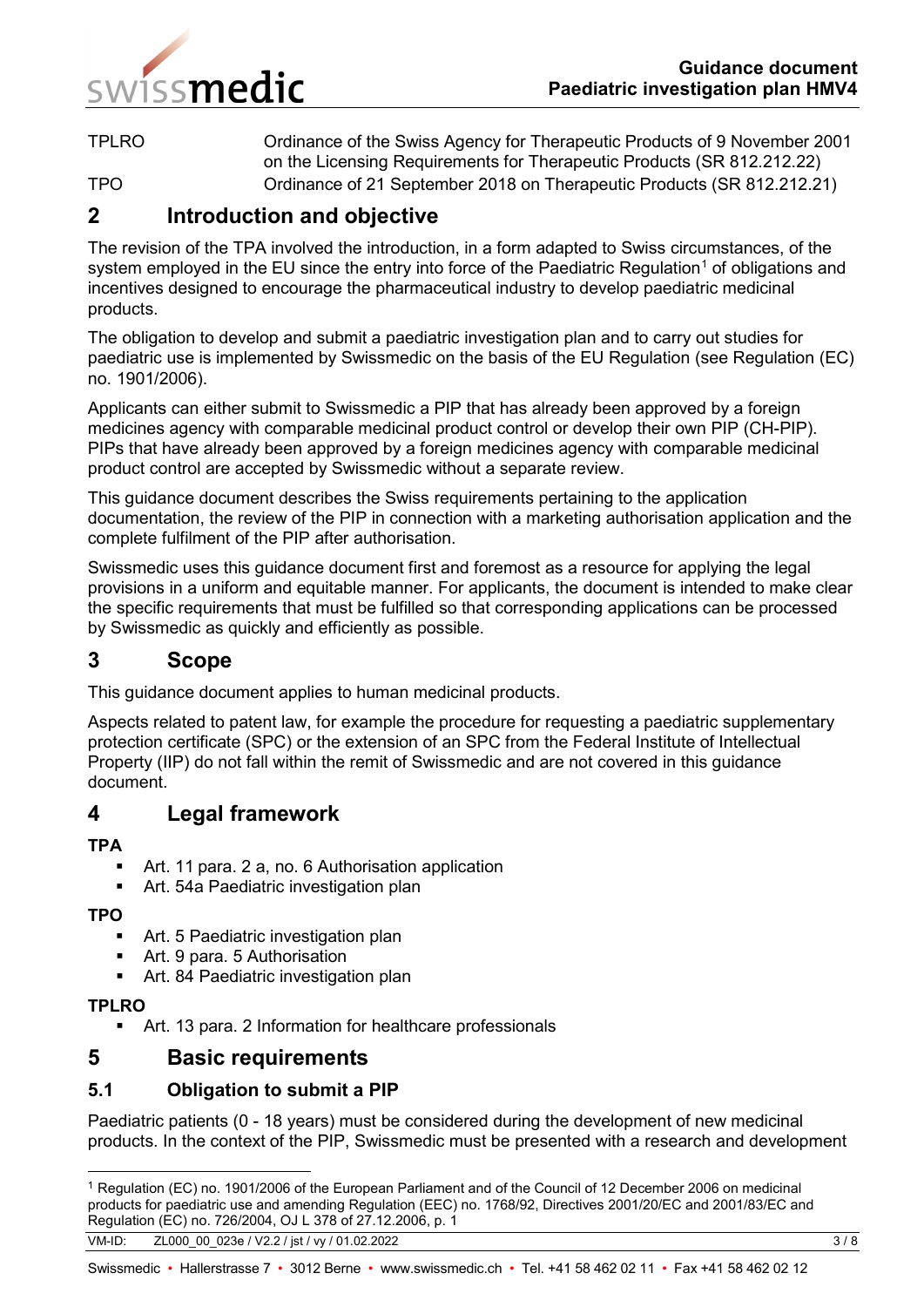



programme that generates data that can be used to assess the relevant medicinal product for paediatric use. Details of the timing and the measures proposed to demonstrate the quality, safety and efficacy of the medicinal product in paediatric patients should be presented in detail in the PIP and submitted to Swissmedic (Art. 54a TPA).

The obligation to submit a PPK applies to applications:

- 1. for the new authorisation of medicinal products containing at least one new active substance in the ordinary procedure in accordance with Art. 11 TPA, if the relevant application was filed on or after 1 January 2019 (Art. 5 para. 2 let. A TPO);
- 2. for the new authorisation of important medicinal products for rare diseases (orphan drugs) containing at least one new active substance, if the relevant application was filed on or after 1 January 2019 (Art. 5, para. 2 let. b TPO);
- 3. for the authorisation of a new indication, new dosage form or new administration route for a medicinal product (Art. 5 para. 2 let. c TPO)
	- a) according to points 1 and 2 above
	- b) for which a PIP was voluntarily submitted after 1 January 2019 with an earlier application for new authorisation or variation;
	- c) applied for before 1 January 2019 and for which Swissmedic has issued a confirmation in accordance with Art. 9 para 5 TPO or for which a PIP was submitted to Swissmedic for approval (Art. 84 TPO).

The applicant can voluntarily submit a PIP with applications received after 1 January for the new authorisation of medicinal products with known active substances in accordance with Art. 14 para. 1 let. a TPA, including known active substances in accordance with Art. 12 para 5 TPLO. If a voluntary PIP is submitted for such new authorisations, subsequent applications for variation in accordance with Art. 5 para. 2 let. c VAM will also require submission of a PIP. This rule concerning the ongoing PIP obligation also applies to medicinal products for which an application for authorisation was submitted prior to 1 January 2019 but for which a PIP was voluntarily submitted to Swissmedic with an application for variation in accordance with Art. 5 para. 2 let. c VAM. In this case too, submission of a PIP is also mandatory for all subsequent applications for variation in accordance with Art. 5 para. 2 let. c VAM (i.e. if a PIP is submitted once, a PIP must always be submitted).

<span id="page-3-0"></span>Waiver of the obligation to implement measures:

Swissmedic can, on request or ex officio, grant a specific waiver of the obligation to produce a paediatric investigation plan or carry out studies for individual paediatric indications or development stages (partial waiver) if:

- there is evidence that the medicinal product is likely to be ineffective in the paediatric population, or its use appears questionable for safety reasons;
- the disease to be treated by the medicinal product occurs only in adults;
- the medicinal product is not expected to offer any significant therapeutic benefit over existing paediatric treatments.

Swissmedic accepts "Class Waivers" according to the list published by the EMA. Reference can be made to this list.

### <span id="page-3-1"></span>**5.2 Deferral of measures**

In certain cases, the initiation or completion of some or all of the measures set out in the paediatric investigation plan can be deferred. This is designed to ensure that studies are conducted only if they are safe and ethically acceptable, and that the (planned) studies with paediatric patients do not delay the authorisation of medicinal products for other population groups.

Applicants must request a deferral, providing appropriate justification for the request. Ensuring public health and scientific or technical arguments are possible grounds for deferral.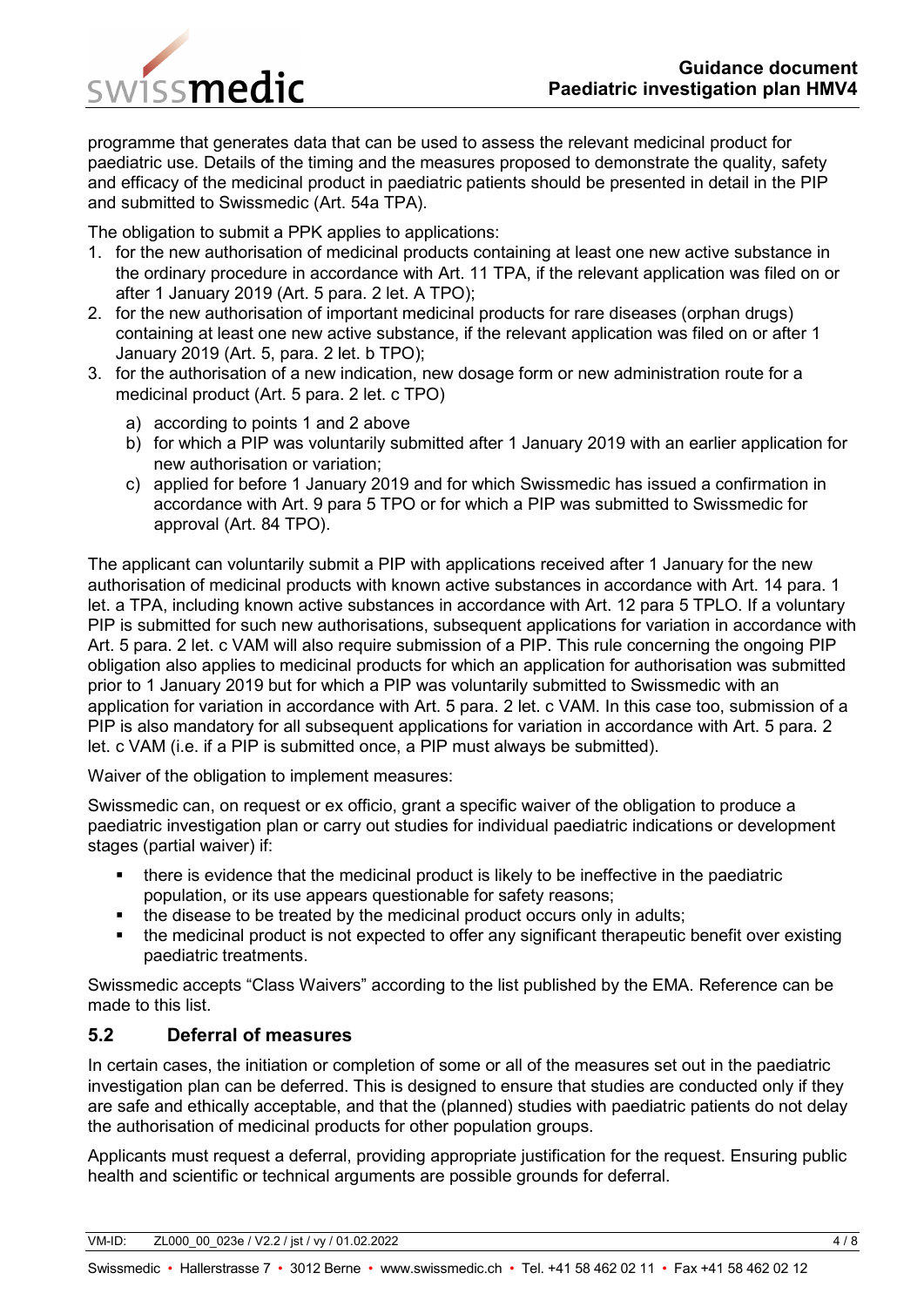

### <span id="page-4-0"></span>**5.3 Formal requirements**

The formal requirements are based on the guidance document *Formal requirements HMV4* and the associated directory of *Documents to be submitted HMV4.*

A fundamental distinction is made between two cases:

- 1st Submission of a PIP recently approved by a foreign authority with comparable medicinal product control and most recently approved PIPs, including applications for waiver and/or deferral. See chapter "PIP approved by a foreign authority" and Overview of documents to be submitted HMV4.
- 2nd Submission of a PIP newly produced for Swissmedic (CH-PIP), including any applications for waivers and deferrals. See section: "PIP newly produced for Switzerland".

### <span id="page-4-1"></span>**5.4 Requirements for the information for healthcare professionals**

Relevant results from studies/investigations conducted in accordance with the approved PIP must be continually updated in suitable form in the information for healthcare professionals, irrespective of whether or not the relevant paediatric indications have been approved by Swissmedic (Art. 28 TPO in conjunction with Art. 13 para. 2 TPLRO).

Basic information on the requirements for product information can be found in the *Guidance document on product information for human medicinal products HMV4*.

### <span id="page-4-2"></span>**5.5 Document protection**

The requirements specified in Art. 11a and 11b TPA apply to all types of application.

For medicinal products authorised specifically and exclusively for paediatric use, document protection according to Art.. 11*b* para. 3 TPA is granted only if the submitted studies/investigations correspond with the approved paediatric investigation plan according to article 54*a* TPA and provided document protection does not exist for another medicinal product with the same active substance authorised by the Agency for the same specific paediatric use.

Further information on documentation protection is provided in the guidance document *Document protection HMV4*.

### <span id="page-4-3"></span>**5.6 Time limits**

The time limits are based on the guidance document *Time limits for authorisation applications HMV4*.

### <span id="page-4-4"></span>**5.7 Fees**

The fees specified in the Ordinance on Fees Levied by the Swiss Agency for Therapeutic Products (FeeO-Swissmedic) apply.

### <span id="page-4-5"></span>**6 Process**

### <span id="page-4-6"></span>**6.1 Scientific Advice for Swiss PIPs**

If no PIP approved by a foreign authority with comparable medicinal product control exists, a separate paediatric investigation plan, including any waivers and deferrals, must be produced for Switzerland (CH-PIP). The applicant is advised to clarify any critical points concerning the Swiss PIP, particularly relating to any waivers and/or deferrals, in the early development phase of the medicinal product with Swissmedic in connection with a Scientific Advice Meeting. The procedure is based on the *Guidance document Company meetings in Authorisation HMV4*.

### <span id="page-4-7"></span>**6.2 Content and initial assessment of the PIP**

### <span id="page-4-8"></span>**6.2.1 PIP newly produced for Switzerland**

A CH-PIP is fundamentally geared to the requirements of the EU (Regulation (EC) No 1901/2006). By way of deviation from the EU process, CH-PIPs, including any applications for waiver or deferral of measures, are usually assessed as part of the regular review process for the authorisation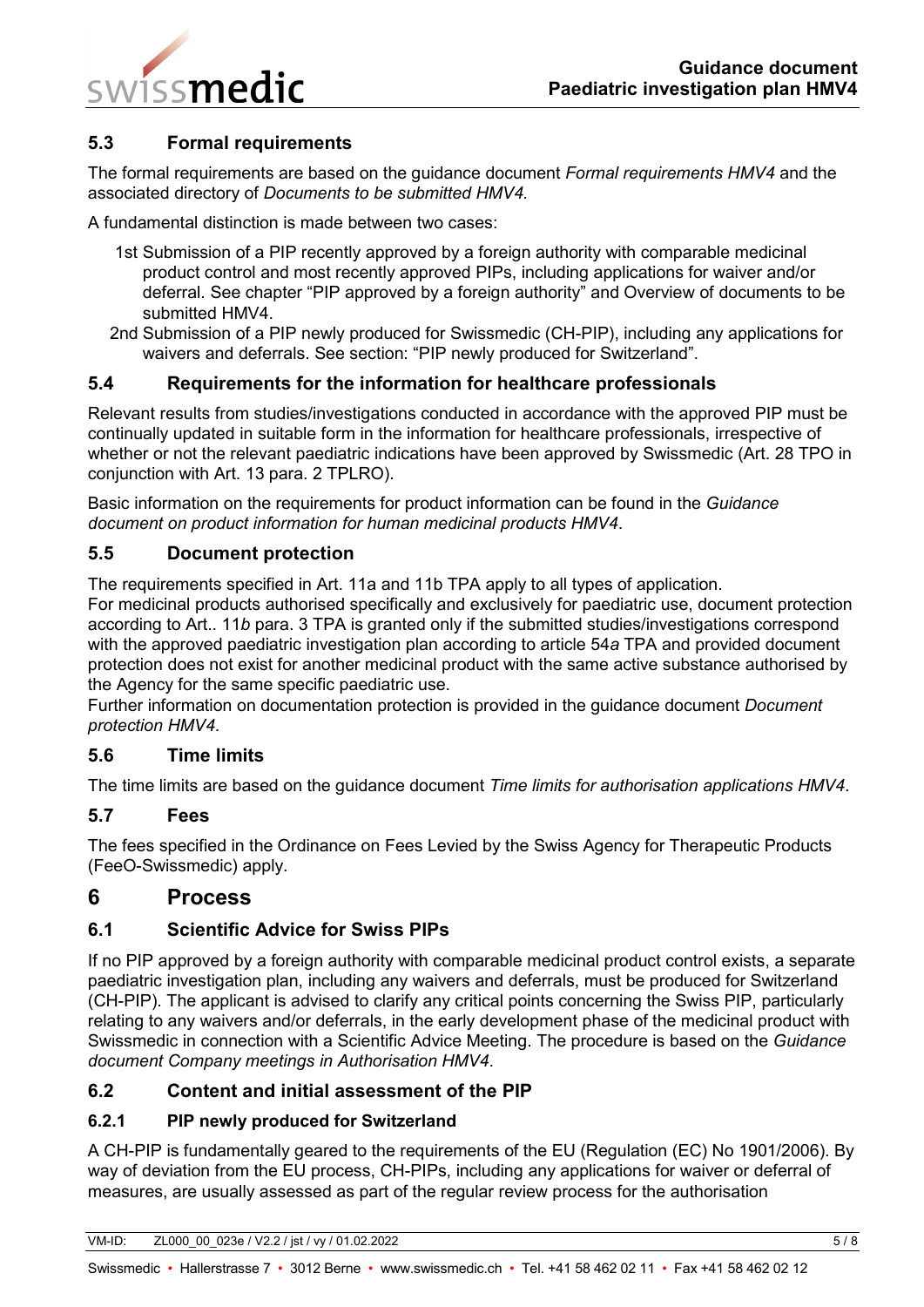

application. An advance assessment of the CH-PIP can also take place before the authorisation application as part of an extended Scientific Advice<sup>[2](#page-5-2)</sup>.

The EMA "Template for scientific document (part B-F)" should be used for producing a Swiss PIP. The information must cover the following aspects:

- Overview of the disease, its diagnosis and treatment. Any differences between children and adults should be highlighted.
- Overview of the available data on the medicinal product, including:
	- Chemical information about the current formulation
	- Non-clinical and clinical study data
- Proposed strategy, including some or all of the following:
	- Plans for a paediatric formulation (if required), including measures for adapting the formulation of the medicinal product to make its use more acceptable in children, for example the use of a liquid formulation instead of tablets
	- Description of additional non-clinical studies
- A description of planned clinical trials or modelling/simulation for predicting the efficacy of the medicinal product in children, including:
	- Details of the timeline of the studies with children compared to the development plan for adults
	- If the paediatric studies cannot be conducted parallel to adult studies, a deferral of these studies must be requested (see section: "Deferral of measures").

Modelling/simulation are intended to optimise trial design and restrict the number of patients involved in trials to an appropriate minimum. Only in exceptional cases can a model replace the actual clinical trial.

For CH-PIPs, the corresponding ICH Guidelines relating to paediatrics should also be taken into account.

### <span id="page-5-0"></span>**6.2.2 PIP approved by a foreign authority**

The applicant can submit a PIP approved by the EMA or a PSP approved by the FDA (incl. approved waivers and/or deferrals). If a PIP approved by a foreign authority with comparable medicinal product other than the EMA or FDA exists, the applicant should, before submitting an application, check with Swissmedic whether the foreign PIP is considered by Swissmedic to be equivalent.

The latest version of the PIP/PSP should be submitted. The decisions of foreign authorities are accepted by Swissmedic, provided that the medicinal products are comparable (e.g. same indications, same dosage recommendation or same pharmaceutical form). Swissmedic reserves the right to ask questions about the foreign PIPs.

Documentation is to be supplied in accordance with the *Overview of documents to be submitted HMV4.* Further documents may be requested in specific cases.

Approved subsequent amendments to the PIPs approved by foreign authorities should not be submitted to Swissmedic. Amendments approved by the foreign authority, including for example changes to the time limits for fulfilling individual PIP measures, are accepted by Swissmedic unseen, without the need for the applicant to keep Swissmedic updated.

#### <span id="page-5-1"></span>**6.3 Fulfilment of the PIP conditions after authorisation and supplementation of the information for healthcare professional**

For a CH-PIP, the applicant is obliged to submit to Swissmedic the results of the measures ordered as conditions at the latest within 60 calendar days of the existence of the final study report.

<span id="page-5-2"></span>VM-ID: ZL000\_00\_023e / V2.2 / jst / vy / 01.02.2022 6 / 8  $2$  Scientific Advice in the context of a formal request for approval of a PIP before submitting the application for authorisation (Art. 5 para.6 TPO)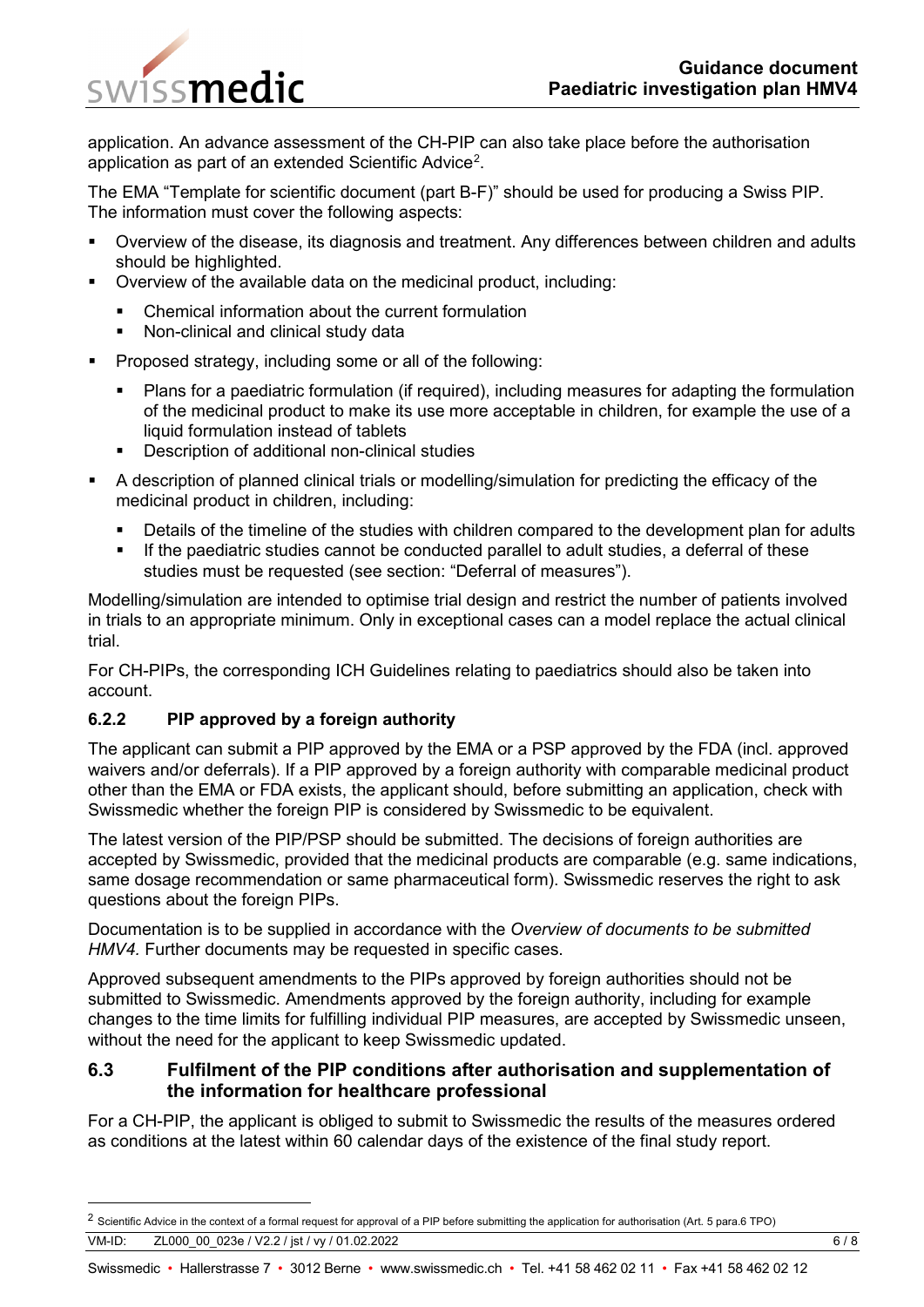

For PIPs approved by foreign authorities with comparable medicinal product control, the measures according to the foreign PIP are ordered cumulatively in a single condition. If all measures according to the PIP are completed, the corresponding documentation on the fulfilment of the conditions should be submitted to Swissmedic.

The applicant is obliged to keep the product information constantly updated based on the study results according to the PIP (Art. 28 TPO in conjunction with Art. 13 TPLRO). To this end, applications to modify the product information should be submitted accordingly. Both positive and negative study results should be included in the product information.

#### *Example for a positive result from a PIP study*

When new knowledge has been acquired, the marketing authorisation holder accordingly submits an application for an additional indication for a corresponding paediatric age group.

#### *Example for a negative result from a PIP study*

The marketing authorisation holder submits a clinical study report in order to fulfil a PIP condition. A lack of efficacy or a serious side effect was observed in the study.

The clinical study report is approved and the status of the measure is recorded as completed. The results must be reflected in the information for healthcare professionals and the patient information.

If a paediatric pharmaceutical form has been developed as part of fulfilment of the foreign PIP measures, the corresponding change request must also be submitted Swissmedic promptly.

#### <span id="page-6-0"></span>**6.4 Confirmation of the fulfilment of all PIP conditions and supplementation of the information for healthcare professionals**

If all the conditions set out in the PIP are fulfilled and if the knowledge obtained on paediatric use is fully incorporated in the information for healthcare professionals in the appropriate form, Swissmedic will order the issuing of a corresponding written confirmation on request (Art. 9 para. 5 TPO). On receipt of this confirmation from Swissmedic, the applicant can apply to the IIP for a 6-month extension of an existing supplementary protection certificate (SPC) or for a new paediatric SPC, provided the preconditions, including requirements relating to time limits according to the Patents Act (PatA), are fulfilled (see in particular, Art. 140n and 140o PatA).

The marketing authorisation holder obtains the confirmation from Swissmedic by submitting a summary table of fulfilment of the conditions after the last PIP condition has been fulfilled (see form: *Paediatric investigation plan HMV4*, Part C); this table must include the following information:

- All measures listed in the PIP
- **EXECUTE:** Abbreviated results of studies
- Swissmedic official decision (date and application ID) on the fulfilment of the measures
- If applicable, list of changes, in keywords, in the information for healthcare professionals and patient information, incl. mention of negative study results

After it has been checked by Swissmedic, the summary table is included in the annex to the official decision, by which Swissmedic confirms that the PIP is completely fulfilled and that the newly acquired information on paediatric use has been included in the product information in the appropriate form.

If a PIP for a medicinal product is considered by a foreign authority with comparable medicinal product control to be completely fulfilled, and if an application for authorisation was submitted to Swissmedic before 1 January 2019, an application for confirmation of the complete fulfilment of the PIP can likewise be submitted to Swissmedic. Swissmedic checks whether the medicinal products are sufficiently comparable and whether the results from the paediatric studies according to the PIP have been included in the Swiss product information in the appropriate form.